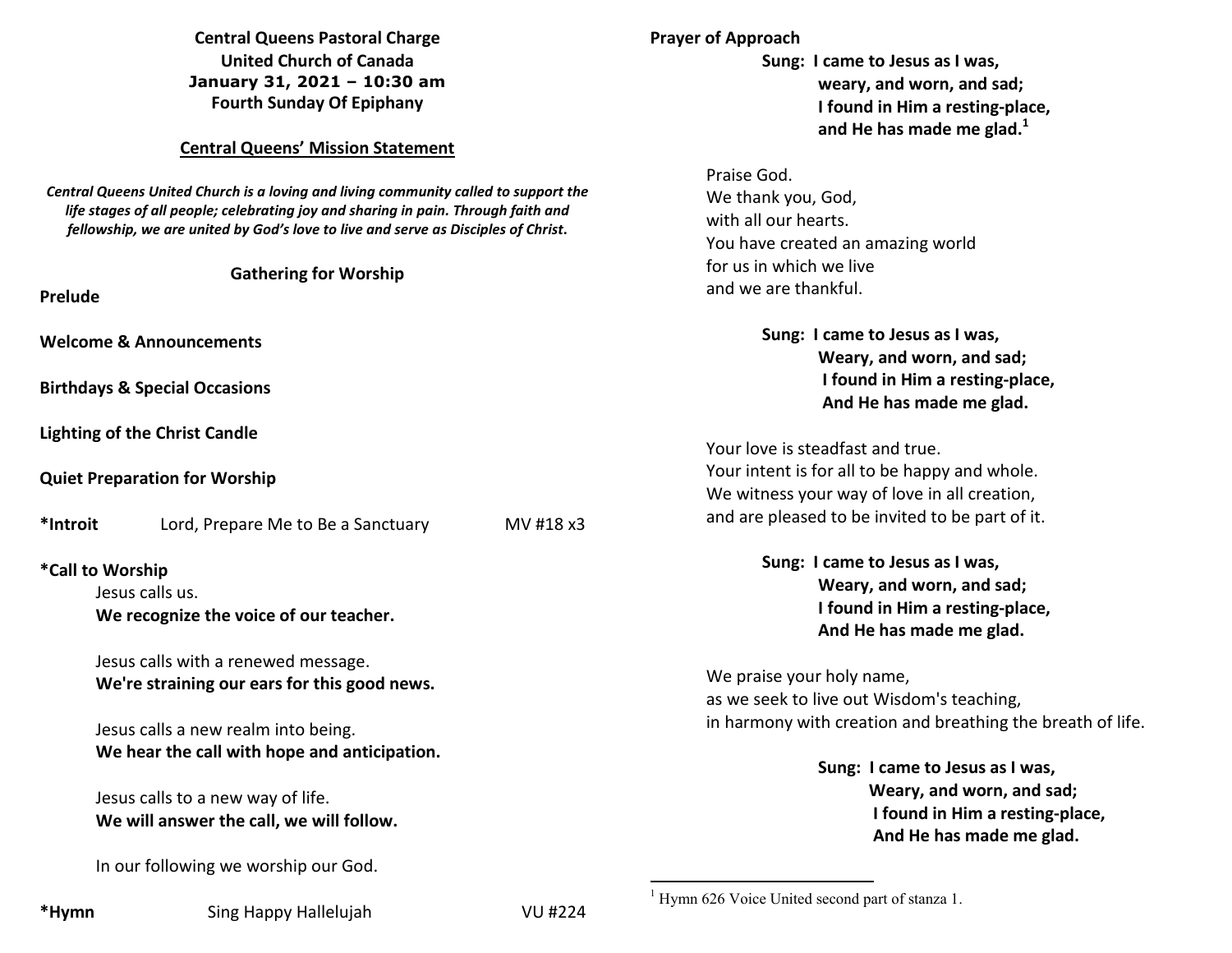*With Jesus, we share in the ancient prayer. . .* 

**Responding to the Word** 

| Psalm 111                                                                  |                                        | VU #833-834          | <b>Pastoral Prayer</b>                                                 |                                  |         |
|----------------------------------------------------------------------------|----------------------------------------|----------------------|------------------------------------------------------------------------|----------------------------------|---------|
| *Hymn                                                                      | Come, Children, Join to Sing           | VU #345 vs 1, 2      | *Hymn                                                                  | Christ Has No Body Now But Yours | MV #171 |
| All God's Children                                                         |                                        |                      | *Blessing                                                              |                                  |         |
| *Hymn                                                                      | Come, Children, Join to Sing           | VU #345 vs 3         | <b>Choral Benediction</b>                                              | Go In Love                       |         |
| <b>Presentation of Our Gifts</b>                                           |                                        |                      | <b>Postlude</b><br>* Please stand as you are able                      |                                  |         |
|                                                                            | <b>Offertory Invitation</b>            |                      |                                                                        |                                  |         |
|                                                                            |                                        |                      | <b>Ministers</b>                                                       | All of us                        |         |
| <b>Offertory</b>                                                           | What Can I Do?                         | MV #191              | <b>Clergy</b>                                                          | <b>Rev Greg Davis</b>            |         |
|                                                                            |                                        |                      | <b>Office Hours</b>                                                    | Tuesday, Wednesday & Thursday    |         |
| *Presentation of Offering                                                  |                                        |                      |                                                                        | $9 am - 12 pm$                   |         |
|                                                                            |                                        |                      | Office Phone                                                           | 902-964-2291                     |         |
| *Offertory Prayer                                                          |                                        |                      | Email                                                                  | minister@cquc.ca                 |         |
|                                                                            | Christ's body we are.                  |                      |                                                                        |                                  |         |
| Christ's body we seek to be -                                              |                                        |                      | <b>Ministry of Music</b>                                               | <b>Kirk Neville</b>              |         |
| Christ's body, Christ's healing, Christ's message of love to<br>the world. |                                        |                      | Website                                                                | https://cquc.ca/index.htm        |         |
|                                                                            | We dedicate the money we have offered, | <b>Church Office</b> |                                                                        |                                  |         |
| and the offerings of ourselves,                                            |                                        |                      | <b>Office Hours</b>                                                    | Wednesday & Thursday             |         |
| in service of Christ's body, Christ's healing and Christ's                 |                                        |                      |                                                                        | $9 am - 12 pm$                   |         |
| message of love to the world. Amen                                         |                                        |                      | Phone                                                                  | 902-964-2221                     |         |
|                                                                            |                                        |                      | Email                                                                  | office@cquc.ca                   |         |
|                                                                            | <b>Listening for the Word</b>          |                      |                                                                        |                                  |         |
|                                                                            |                                        |                      | Warm Welcome to All - We are glad you are here as a visitor, a seeker, |                                  |         |
| <b>Sacred Readings</b>                                                     |                                        |                      | someone looking for a new church home, or as a regular worshiper.      |                                  |         |
|                                                                            | Deuteronomy 18:15-20                   |                      |                                                                        |                                  |         |
| Mark 1:21-28                                                               |                                        |                      | Today's Bulletins are placed in loving memory of Helen (MacLean)       |                                  |         |
|                                                                            |                                        |                      | MacLeod. Lovingly remembered by her sister, Mary.                      |                                  |         |

**Sermon** 

**Anthem**